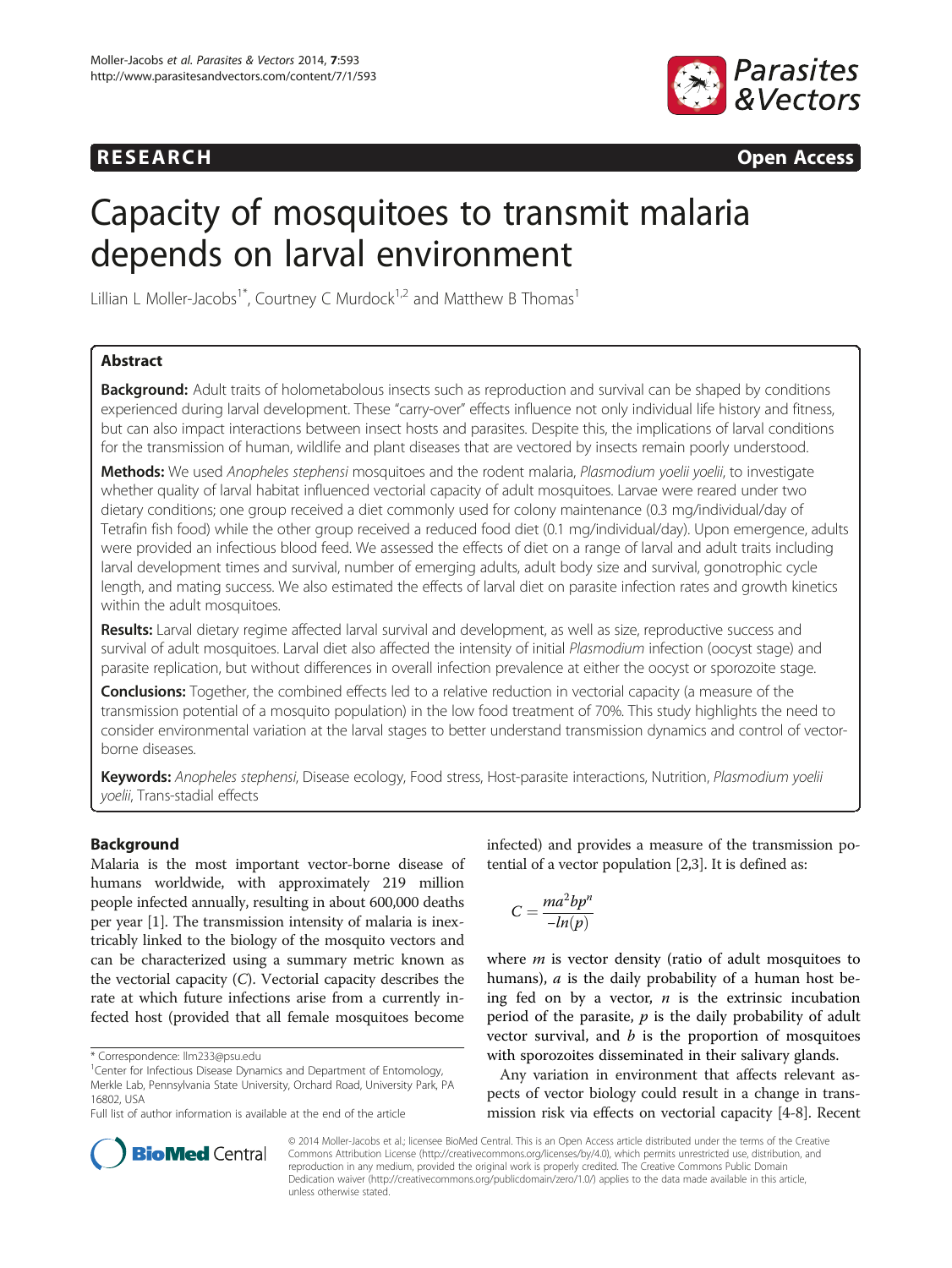work shows that changes in temperature (both means and diurnal fluctuation) and rainfall events can have substantial effects on the transmission potential of malaria [[7,9-11\]](#page-9-0). Other sources of environmental heterogeneity include differences in food resource availability, seasonality of habitats, and land use changes [\[12,13](#page-9-0)].

To date, many studies examining the effect of environment on mosquito biology and aspects of vectorial capacity have focused directly on the adult mosquitoes. This is logical, as it is only the adult female mosquitoes that transmit malaria and the frontline interventions used for control (such as insecticide treated bed nets, indoor insecticide sprays, screening, repellents etc.) primarily target the adult stage. Small changes in daily survival probability  $(p)$  and human biting rate  $(a)$ , for example, can have very large effects on vectorial capacity, which explains in-part the effectiveness of insecticide treated nets as these act on both traits simultaneously [[14-18](#page-9-0)]. Biting rate (determined by the duration of the gonotrophic cycle) has also been shown to be a major factor explaining variation in malaria incidence [[18-20](#page-9-0)]. However, larval condition has become increasingly recognized as having an influence on adult mosquito life history traits [[14-16,19-21](#page-9-0)]. Based on studies in other invertebrate systems, it is expected that variation in quality of larval habitats could feed through to impact adult life history, which in turn could affect transmission [\[22-24](#page-10-0)]. For terrestrial insects and other small invertebrates, estimates of body condition are often positively correlated with body size [\[25,26\]](#page-10-0), and larger individuals often exhibit increased probability of survival, fecundity and ultimate overall fitness [\[27,28](#page-10-0)]. Adult survival and vector density are key elements of vectorial capacity. Larval effects on adult body size might also be important in determining vector competence. Larger individuals could support more parasites due to greater availability of host resources [\[29,30\]](#page-10-0). Alternatively, individuals with more reserves might be able to devote more energy toward immune defense [[19](#page-9-0)[,31\]](#page-10-0).

Extensive studies on Aedes species have shown that larval environment can have considerable effects on life history traits important to transmission, such as development rate, adult longevity, and efficiency of egg development [[32](#page-10-0)-[34](#page-10-0)]. Larval environment has also been demonstrated to significantly shape vector competence in a variety of Aedes-arbovirus systems. For example, interactions between larval competition and density in Aedes aegypti and Aedes albopictus can significantly increase susceptibility to dengue virus and Sindbis virus [\[35,36](#page-10-0)]. Nutritional stress in Aedes aegypti has also been shown to influence the interaction between humoral and cellular branches of the immune system, which could affect vector competence for a suite of pathogens [[37](#page-10-0)].

A more limited number of studies on Anopheles vector spp. support the influence of larval condition on

subsequent adult traits and vectorial capacity, but the patterns are not well understood [\[15,](#page-9-0)[38](#page-10-0)-[40](#page-10-0)]. Here, we use the Asian malaria vector, Anopheles stephensi (Liston), and a rodent model malaria, Plasmodium yoelii yoelii, to investigate whether nutritional quality of larval habitat affects vectorial capacity. We show trans-stadial impacts on a range of traits indicating potential for strong effects of larval rearing condition on subsequent transmission of malaria.

# **Methods**

# General experimental design

To manipulate larval environment quality, we fed An. stephensi larvae differing quantities of food throughout development. Larvae were collected from our standard lab colony at The Pennsylvania State University (this colony was initiated in 2011 with eggs from a longstanding colony maintained at Johns Hopkins University). Newly hatched (<24 h old) first instar larvae were transferred to 265 mL plastic cups containing 80 mL of distilled water at initial densities of 50 larvae per cup. Larvae were maintained on Tetrafin $^{\circledR}$  fish food under standard insectary conditions  $(26^{\circ}C \pm 0.5^{\circ}C, 80\%$  humidity, and a 12:12 L:D photoperiod). We exposed larvae to one of two experimental food treatments: 1) a "high" food regime (0.3 mg/individual/day), which is consistent with our standard colony maintenance, and 2) a "low" food regime (0.1 mg/individual/day). These food treatments were selected based on a series of pilot studies. We maintained a constant food environment in each cup by counting larvae and pupae daily, replacing water (kept at a constant volume), and adjusting the amount of food allocated per individual. Each treatment group contained 48 replicate cups. The entire experiment was repeated in time, for a total of two experimental blocks (96 cups per treatment, in all). For mating success and gonotrophic cycle experiments (details below), each larval treatment group contained 15 cups in two experimental blocks (also repeated in time), totaling 30 cups per treatment.

# Quantifying the effects of food treatment on mosquito life history traits

#### Larval survival and development time

To assess effects of experimental food treatment on larval survival, larvae and pupae in each cup were counted daily using an eyedropper. To estimate duration of larval development, and quantify adult mosquito production of each cup, the date of adult female emergence and number of females emerging were recorded.

# Adult body size

To determine if larval food manipulation generated differences in adult female body size, we took one wing per mosquito ( $n = 100$  per treatment, per experimental block)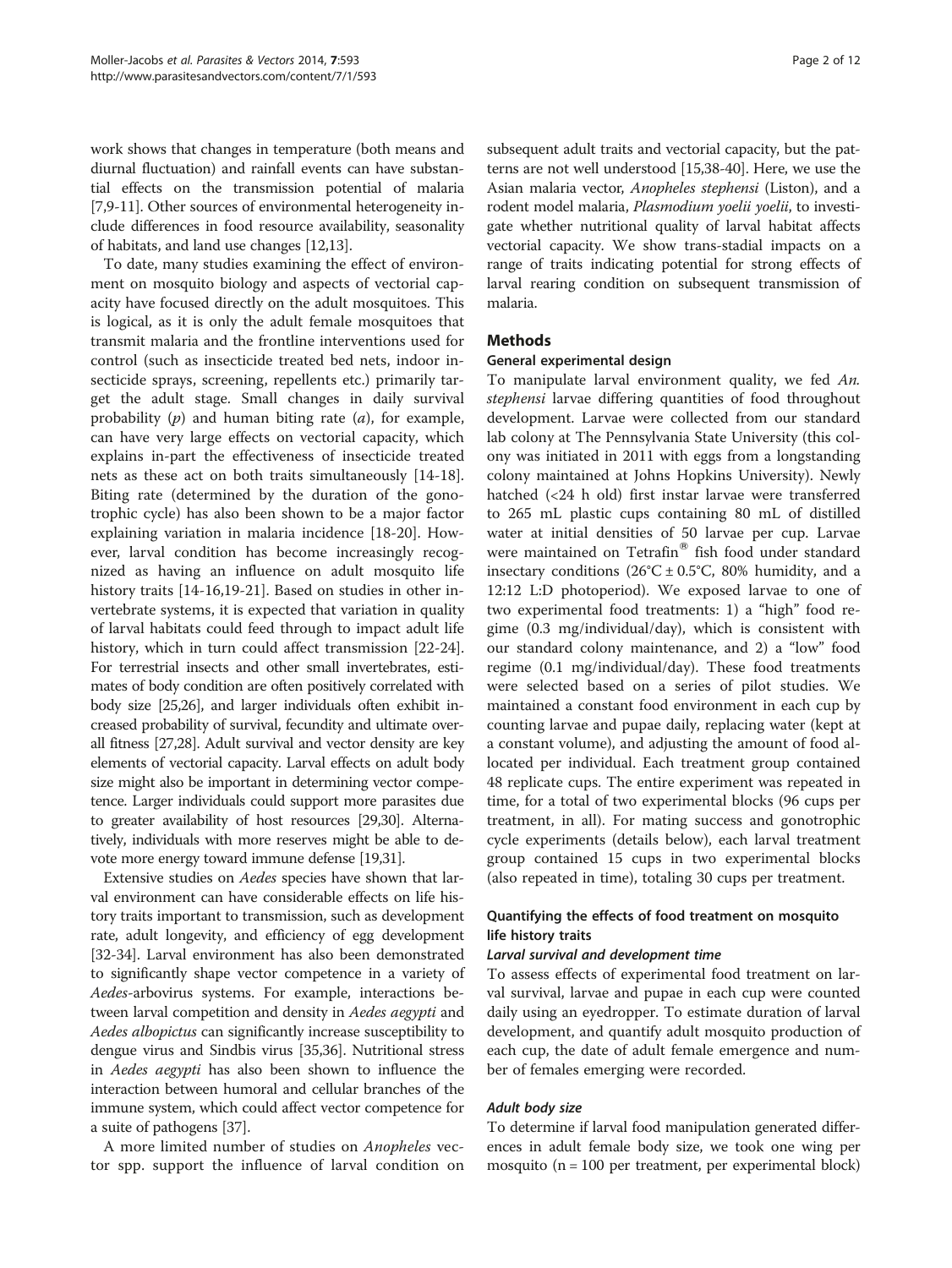and mounted wings onto a glass microscope slide using clear nail lacquer. Wings were then measured using a micrometer eyepiece with a standard dissecting microscope. Measurements were taken from the tip of the wing (excluding fringe) to the distal end of the alula. Wing length is known to be positively correlated with body size in mosquitoes [\[41,42\]](#page-10-0).

# Gonotrophic cycle, mating success and daily adult survival

To determine effect of larval food treatment on gonotrophic cycle length, females that had emerged 3-5 days prior (and had been housed in mesh cages with males from their respective treatments) were fed to repletion on a Hemotek membrane feeder using pork sausage casing filled with human blood heated to 37°C. Blood-fed females (n = 50 per treatment in each experimental block, for a total of 100 per treatment) were then transferred to individual 50 mL plastic tubes covered with mesh, and provided with a cotton ball moistened with 10% glucose solution that was replenished daily. Each day, sugar moistened cotton balls were removed 4 hours prior to offering a blood meal (also via a Hemotek feeder) for 10 minutes each on four subsequent days. Tubes were monitored daily for eggs, which were counted for each individual female. Mortality was recorded until day 14 after the first blood meal.

Here, gonotrophic cycle is defined as the time (in days) from initial blood meal to laying of the first clutch of eggs, as few individuals laid twice throughout the experiment. Mating success was also assayed by dissection of spermathecae from females in both treatments that never laid eggs throughout the monitoring period. Presence of sperm, whether alive or dead, was considered a successful mating.

Adult survival was monitored for 14 days after the first blood meal, at which point adult females were 17-19 days old. While mosquitoes can live for many weeks under ideal lab conditions [[10\]](#page-9-0), this prolonged survival is difficult to interpret as it is generally accepted that few mosquitoes live beyond 2 weeks in field settings [\[43-45](#page-10-0)]. Moreover, 14 days after the blood meal is when female mosquitoes are potentially able to transmit malaria and before strong effects of senescence are expected (note the basic vectorial capacity equation is age-independent and assumes a constant rate of mortality in the absence of senescence).

# Quantifying the effects of food treatment on vector competence

In order to assess the effects of larval food treatment on measures of vector competence, we first randomly allocated three-to-five day old individuals from each cup of both treatments across one of four replicate cages (80-100 females per cage). Females were allowed to feed on two

anesthetized mice per cage (C57 females, > 6 weeks old) infected with Plasmodium yoelii yoelii (clone 17XNL) for thirty minutes. All vertebrate animal work was carried out by trained research technologists under Penn State University IACUC protocols specified in permit #27452. To ensure that mosquitoes received an infectious blood meal at the same adult age, first instar larvae for the low food treatment group were collected from the colony four days earlier than first instars to be allocated to the optimal food treatment group. This was done to adjust for the slower developmental time in the low food treatment group and allow for age-matched comparison of the groups at the same time after administration of the infectious blood meal. Individuals that did not feed were removed from the cage. Infectious feeds were performed at 26°C for optimum host seeking and probing behavior. Immediately following feeding, cages were transferred to a second incubator set at 24°C, as this is the thermal optimum for Plasmodium yoelii yoelii growth and replication. After infection, individuals were provided with cotton balls moistened with 10% glucose offered ad libitum and replaced daily. Daily survival of infected adults was monitored by counting and removing the dead individuals throughout the duration of the experiment.

Despite our high level of replication at the larval food level (48 cups per treatment per block), we chose to pool individuals from cups into cages (4 per treatment per block). Combining in this way means we cannot trace individual mosquitoes and their resulting infection dynamics back to a specific cup. However, we considered randomization across 4 treatment cages, with use of 2 mice per cage to account for natural mouse-to-mouse variation in gametocytemia, and complete replication through time, sufficient to detect any biologically relevant treatment effects. Putting individual mice on each cup would have increased the number of mice used to unethical levels.

# Parasite prevalence and intensity

A subset of 25 individuals was taken from each replicate cage at seven days post-infection to assess infection prevalence and intensity. Midguts were dissected in 1X phosphate-buffered saline and examined under a light microscope. Presence or absence of oocysts and the number of established oocysts were quantified. Dissected midguts were saved individually in 1.5 mL tubes and stored in absolute ethanol at -80°C for future genomic DNA analysis (discussed below). At day 16-18 postinfection, 15 individuals were sampled from each replicate cage, and salivary glands were dissected out in 1X phosphate-buffered saline. Glands were examined under a light microscope and scored for presence or absence of sporozoites. To estimate vector competence  $(b,$  proportion of infectious bites on a susceptible host that lead to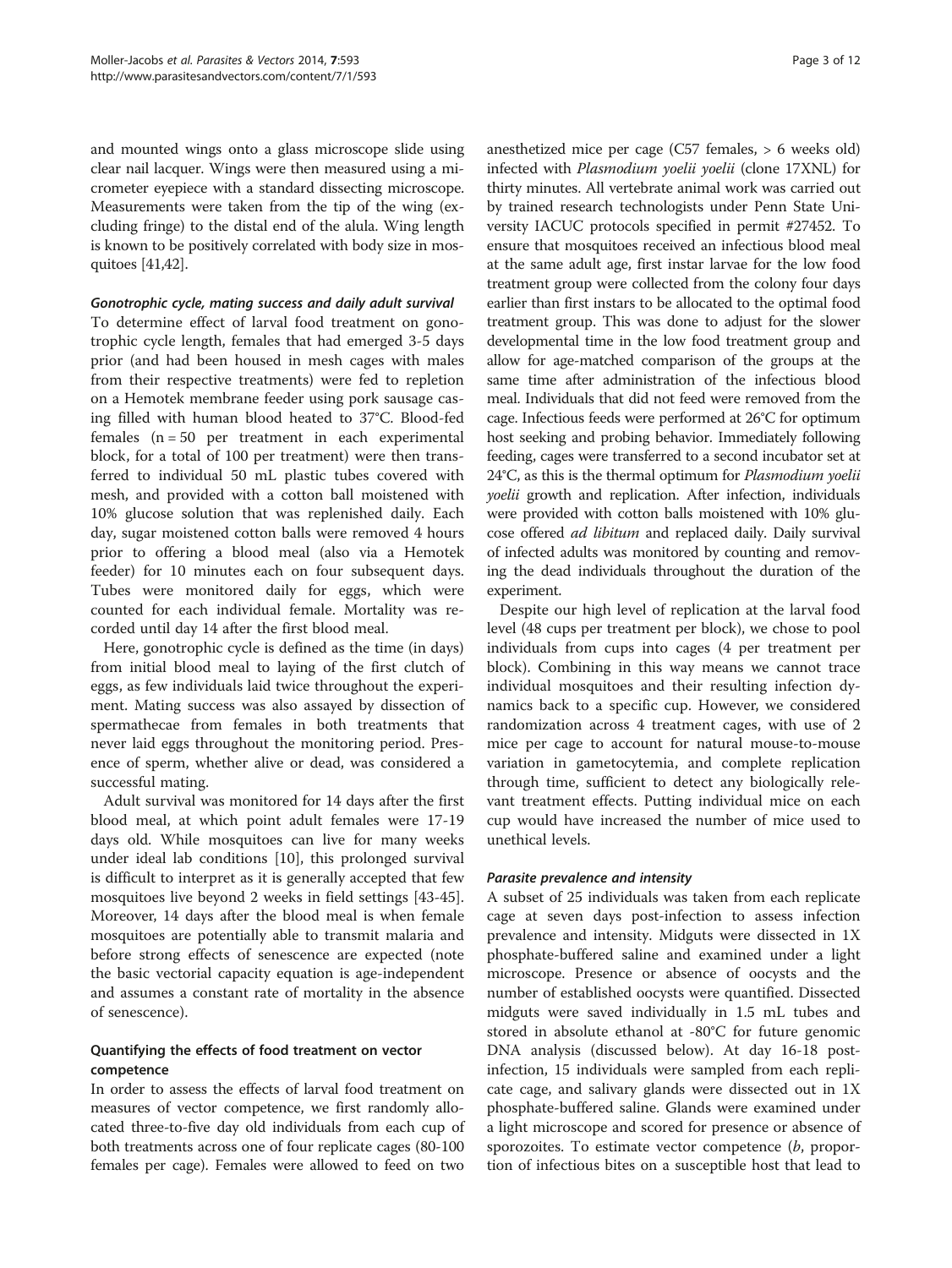an infected host), we used the proportion of mosquitoes with sporozoites disseminated in the salivary glands. This is a standard approximation and assumes that if a mosquito has sporozoites in the salivary glands, it will likely transmit during feeding [[3,4,](#page-9-0)[46\]](#page-10-0).

# Sporozoite replication

To quantify how food treatment affected sporozoite production for each infected mosquito, we performed genomic DNA extraction and qPCR analysis for Plasmodium genomes in midguts saved from oocyst dissection. Plasmodium genomic DNA was extracted from midguts using the E.Z.N.A. MicroElute Genomic DNA kit (Omega Bio-Tek, as per the manufacturer's protocol). DNA was eluted in 20 μL of molecular grade water, and the number of parasite genomes present in midguts was quantified using a previously developed qPCR assay [\[47](#page-10-0)]. Briefly, reactions were run on an ABI Prism 7500 Sequence Detection System (TaqMan). Initial denaturation was 20 seconds at 95°C followed by 40 cycles of a three-second 95°C denaturation period and a 30-second 60°C period of annealing and extension. Primers and probes were designed to amplify DNA from several Plasmodium species. We constructed standard curves for P. yoelii genome detection by extracting DNA from a known number of infected mouse red blood cells using the BloodPrep kit (Applied Biosystems) on the ABI Prism 6100 Nucleic Acid Prep Station (as per the manufacturer's protocol). Parasite production per oocyst was evaluated by dividing the total number of parasite genomes by the number of oocysts quantified for each midgut. We used both sporozoite production per midgut and per oocyst as measures of the efficiency of parasite replication.

#### Statistical analyses

All statistical analyses were carried out using IBM SPSS v.21 (Armonk, NY). For all analyses, full factorial models were reduced through backwards elimination of nonsignificant, higher order interactions, and henceforth nonsignificant higher order interactions are not reported in our discussion of the results or displayed in our model tables. All models were evaluated for goodness of fit by assessing model deviance per degrees of freedom, log likelihood values and residual plots. To assess significant pairwise comparisons, we used Bonferroni-adjusted post-hoc tests.

We used univariate general linear model (GLM) analysis to determine how food treatment affected adult body size and mating success. Larval and adult survival, day of emergence, number of adults emerged, fecundity and measures of vector competence (oocyst intensity and prevalence, sporozoite prevalence) were analyzed using generalized linear models (GZLM) so that non-

normal error distributions could be used in the analysis. All distributions were chosen based on both best model

fit and plots of raw data. Normal distribution was assumed for analysis of day of adult female emergence and gonotrophic cycle. We assumed complimentary log-log, poisson, binomial, negative binomial, and gamma distributions in the analyses for mosquito survival, number of adults emerging and fecundity, oocyst and sporozoite prevalence, oocyst intensity, and number of sporozoites produced for each treatment group, respectively. For each dependent variable in our analyses, food treatment, cage replicate (for parasite traits), and experimental block were included as factors. We included oocyst intensity as a covariate in the model assessing treatment effects on sporozoite production. Across all models concerning characteristics of Plasmodium infection, replicate cage was nested within treatment to correct for the fact that mosquitoes in each cage received a blood meal from a different group of mice, and so were not related to one another across treatment groups.

# Quantifying effects of larval food treatment in the context of the vectorial capacity equation

We calculated vectorial capacity using mean parameter estimates quantified from our empirical data (Table 1). In the current study we have no direct measure of the extrinsic incubation period (EIP) of the parasite  $(n)$ , so we assumed the EIP for P. yoelii development at 24°C to be 12 days for both treatment groups based on previous research [\[4\]](#page-9-0). For daily survival rates  $(p)$ , we used the average rate over the entire 18-day monitoring period. Vector density  $(m)$  was estimated using the mean of total emerged females per replicate larval cup. We followed convention in using the reciprocal of the mean gonotrophic cycle length as a proxy for daily biting rate (a). The proportion of mosquitoes potentially infectious (b), was calculated using raw data means for sporozoite prevalence.

All values were calculated using means from our empirical data, except for extrinsic incubation period (EIP), which is assumed based on ideal conditions in previous work. Standard errors of means are displayed for vector

Table 1 Output of vectorial capacity equation with experimental parameters

|           |                |                 |       | Treatment Adult vector density $(m)$ Biting rate (a) Adult daily survival (p) Proportion infectious (b) EIP (n) Vectorial capacity (C) |  |        |  |  |  |  |
|-----------|----------------|-----------------|-------|----------------------------------------------------------------------------------------------------------------------------------------|--|--------|--|--|--|--|
| I ow diet | $16.7 + 0.440$ | $0.233 + 0.009$ | በ 973 | $0.3 + 0.042$                                                                                                                          |  | 7.155  |  |  |  |  |
| High diet | $19.7 + 0.359$ | $0.293 + 0.006$ | 0.982 | $03 + 0042$                                                                                                                            |  | 22.462 |  |  |  |  |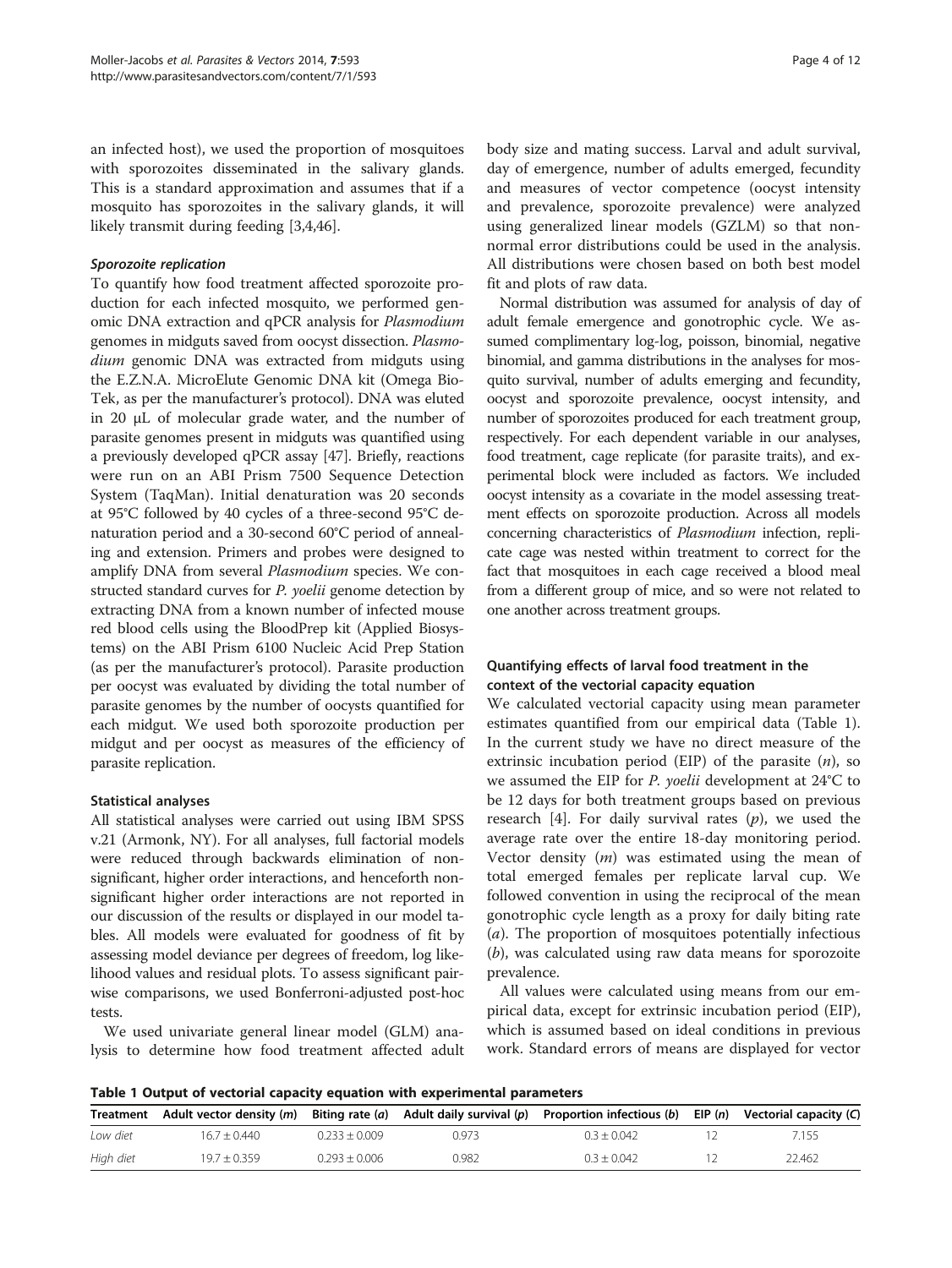Moller-Jacobs et al. Parasites & Vectors 2014, 7:593 Page 5 of 12 http://www.parasitesandvectors.com/content/7/1/593

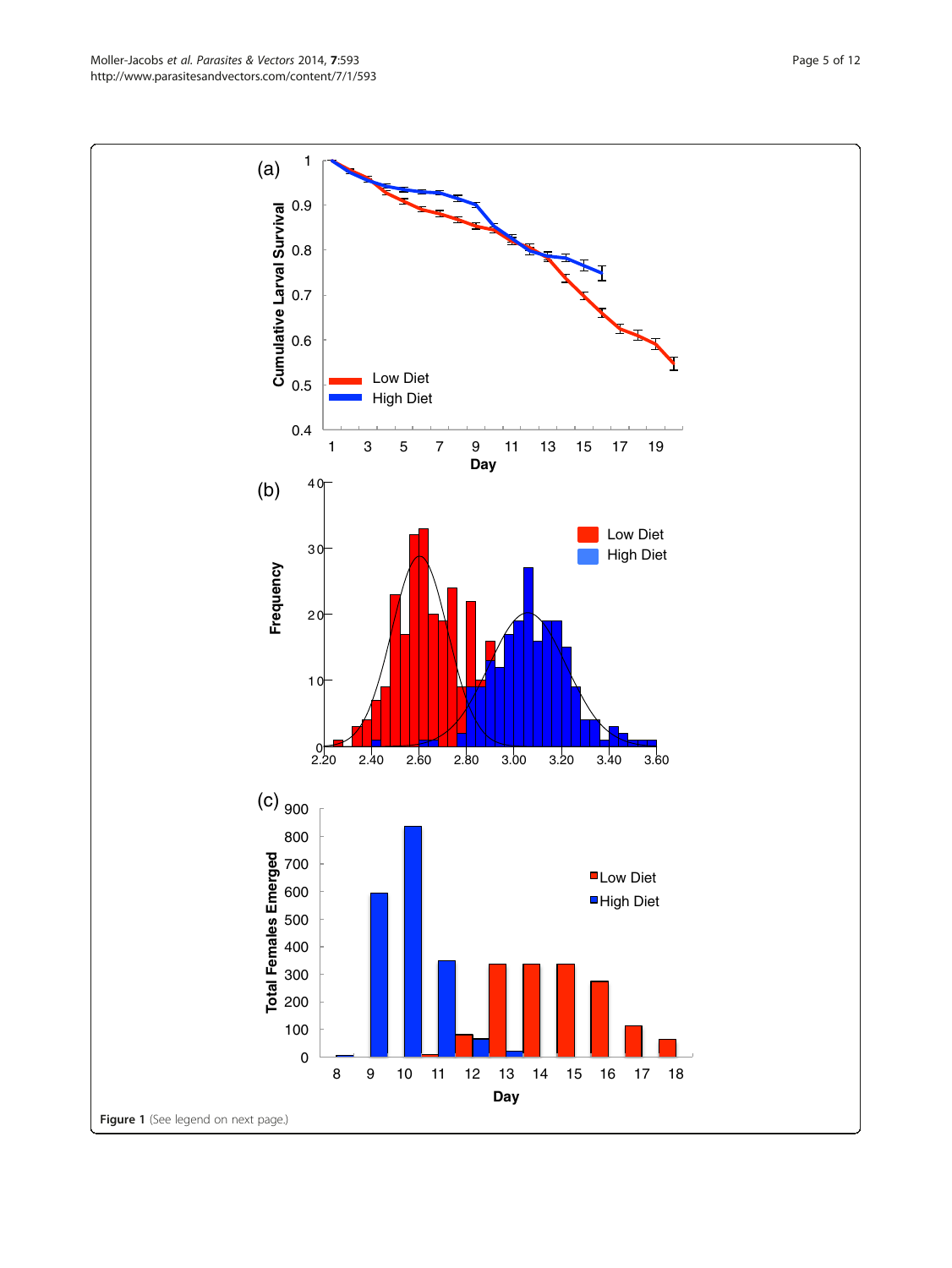#### <span id="page-5-0"></span>(See figure on previous page.)

Figure 1 Effects of larval nutrition on larval development time, adult body size, and day of female emergence. a. Daily survival from first instar larva to adult. End of survival curve signifies all adults have emerged b. Frequency distribution of wing length in females across both treatment groups (red = 0.1 mg/individual/day, n = 213, blue = 0.3 mg/individual/day, n = 206). Groups are significantly different from each other (treatment,  $p = < 0.001$ , univariate GLM). **b**. Daily survival from first instar larva to adult. End of survival curve signifies all adults have emerged.  $c$ . Female emergence per day; depicts total adults (all replicates, all blocks) emerged at each day after hatching. Female emergence in the low diet is characterized by fewer individuals, as well as a more extended pattern of emergence with no distinct peak.

density, biting rate, and proportion infectious (sporozoite prevalence).

#### Results

# The effects of food treatment on mosquito life history traits

Food treatment significantly affected larval survival (and henceforth the number of emerging adult females). Larvae reared on low food diets did not survive as well as those reared on high food diets (Figure 1a). However, this effect was strongly mediated by day (analyzed here as a covariate) and interactions among food treatment and experimental block and experimental block and day (Table 2, GZLM, interval-censored survival analysis). Although the trend of reduced larval survival and subsequent adult emergence in the low food group remained consistent across experimental blocks, the first block showed an initial (days 2-5 after hatching) sharp decline in the survival of the high food group, which did not replicate in the second experimental block resulting in the significant *treatment*  $x$  *day*  $x$  *block* interaction (Table 2). We did see significant replicate effects; however, upon plotting Kaplan-Meier survival curves for each of the 48 replicates per treatment per block, these effects were due to several cups that exhibited unusually high or low larval mortality (data not shown). However, the trends remain the same and when assessing the final productivity of each cup (total number of females), replicate is not a significant effect.

Low food environments produced, on average, significantly fewer total adult females per replicate cup than the high food environments (Figure 1c). In the low diet, mean emergence was 16.7 females (S.E. = 0.44), while high diet cups produced a mean of 19.7 (S.E. =  $0.359$ ) (p = <0.001, GZLM, Table 2). Adult females emerging from the high food treatment group had significantly larger wings than those emerging from the low food treatment group, with little overlap between the two groups (Figure 1b).

Length of gonotrophic cycle was significantly shaped by larval food treatment (Table 2), and females from low larval food diets had gonotrophic cycles that were on average one day longer than mosquitoes fed high food diets (Figure [2a](#page-6-0)). There was a significant effect of experimental block, with individuals in the second taking slightly longer to lay the first clutch of eggs, but this effect was consistent across treatments, resulting in no significant *treatment* x block interactions. Larval food treatment also significantly affected mating success (presence of sperm in spermatheca; Figure [2b](#page-6-0)) and fecundity. Females from the low food treatment were less likely to be mated than those from the high food treatment (mean proportion mated =  $0.71 \pm .45$ ,  $0.97 \pm 0.18$ , respectively), and those in the low food treatment that did lay eggs, laid significantly fewer than high food females (mean size of first clutch =  $28.67 \pm 2.011$ ,  $64.14 \pm$ 1.797, respectively; treatment p <0.001, GZLM, Poisson distribution).

Table 2 Generalized linear model output for mosquito life history traits

|                         | Larval survival $(n = 3177)$ |      |           | Vector density ( $n = 190$ ) |      |           | Adult survival larval survival<br>$(n = 414)$ |      |           | Gonotrophic cycle $(n = 145)$ |       |           |
|-------------------------|------------------------------|------|-----------|------------------------------|------|-----------|-----------------------------------------------|------|-----------|-------------------------------|-------|-----------|
| <b>Factors</b>          | Wald X2                      | d.f. | p - value | Wald X2                      | d.f. | p - value | Wald X2                                       | d.f. | p - value | Wald X2                       | d.f.  | p - value |
| Intercept               | a                            | a    | a         | 7817.07                      | 1    | < 0.001   | 122.43                                        |      | < 0.001   | 2713.148                      |       | < 0.001   |
| Treatment               | 78.06                        |      | < 0.001   | 114.46                       | 1    | < 0.001   | 11.63                                         |      | < 0.001   | 35.687                        | 1     | < 0.001   |
| Replicate (treatment)   | 768.72                       | 94   | < 0.001   | 99.03                        | 94   | < 0.001   | 4.36                                          | 6    | 0.629     | N.A.                          | N.A.  | N.A.      |
| Block                   | 61.12                        |      | < 0.001   | 32.69                        | 1    | 0.341     | 18.34                                         | 1    | < 0.001   | 9.895                         | 1     | 0.002     |
| Day                     | 1815.62                      |      | < 0.001   | N.A                          | N.A  | N.A       | 355.22                                        | 1    | < 0.001   | N.A.                          | N.A.  | N.A.      |
| Treatment x block       | 50.545                       |      | < 0.001   | N.S                          | N.S  | N.S       | N.S                                           | N.S  | N.S       | N.S.                          | N.S.  | N.S.      |
| Treatment x day         | 0.334                        | 1    | 0.563     | N.A                          | N.A  | N.A       | N.S                                           | N.S  | N.S       | N.A.                          | N.A.  | N.A.      |
| Block x day             | 27.485                       |      | < 0.001   | N.A                          | N.A  | N.A       | N.S                                           | N.S  | N.S       | N.A.                          | N.A.  | N.A.      |
| Treatment x block x day | 32.537                       |      | < 0.001   | N.S                          | N.S  | N.S       | N.S                                           | N.S  | N.S       | N.A.                          | N.A.1 | N.A.      |

Bold indicates significance at α = 0.05. (Model fit assessed by value of deviance per degrees of freedom: larval survival = 1.450, vector density = 0.934, adult survival = 8.967, gonotrophic cycle = 0.765). P-values are reported only for significant interactions and first order terms. Table reflects the final output of a backwards-eliminated full factorial model. N.S. = not significtant, N.A. = not applicable, a = SPSS unable to compute due to numerical issues.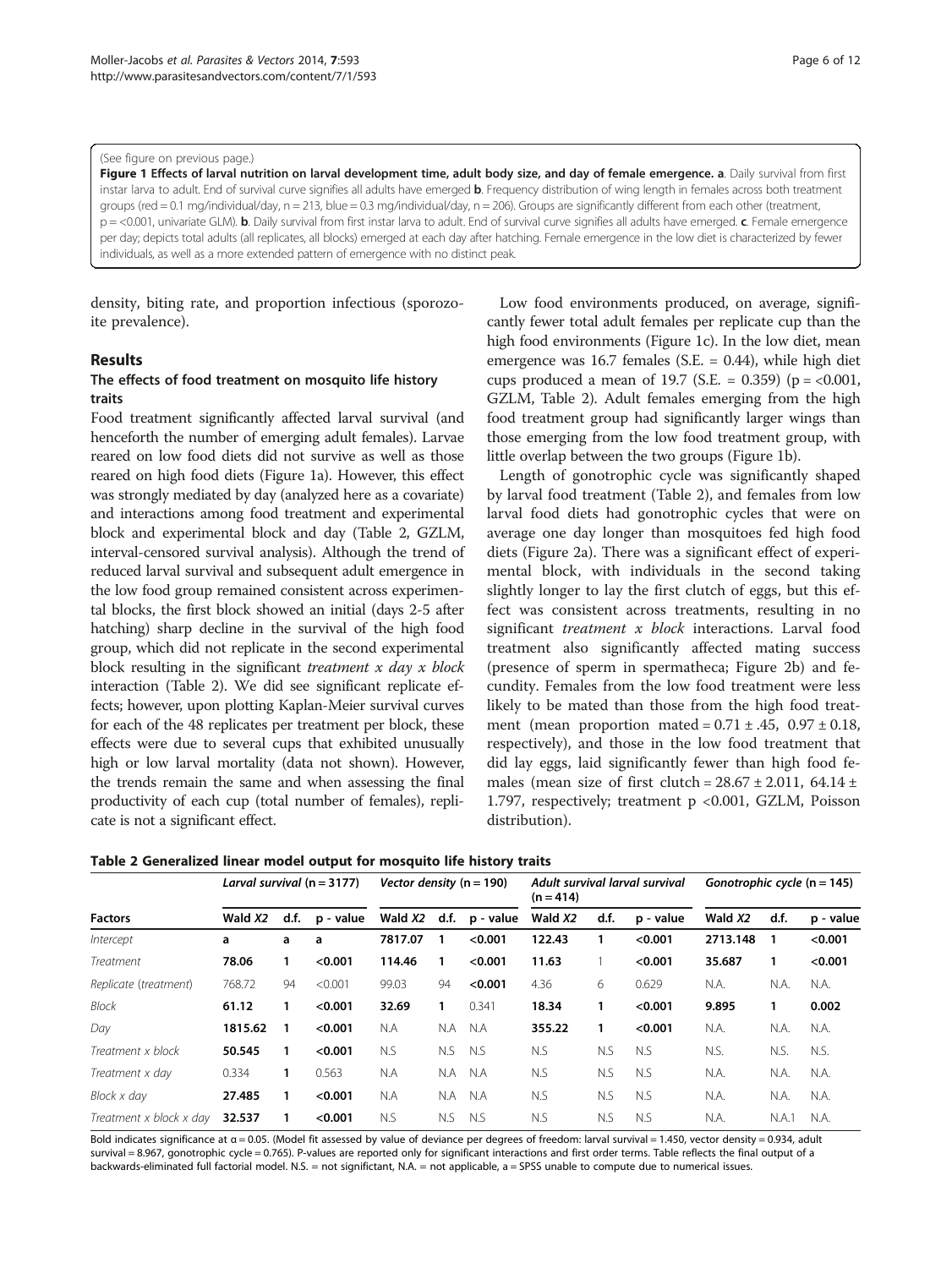<span id="page-6-0"></span>

confidence intervals around mean values. Low diet  $n = 55$ , high diet  $n = 90$ . **b**. Mean proportion of individuals with sperm present in spermathecae. Individuals from optimal food treatments exhibited higher mating success than those from low food treatments. Bars are significantly different from one another ( $p = < 0.001$ ). Error bars represent the 95% confidence intervals around the mean values. Low diet  $n = 85$ , high diet  $n = 93$ . **c**. Daily post infectious adult female survival of each group. Note the most significant changes occur between day four and ten.

#### Effects of food treatment on vector competence

Larval food treatment significantly affected adult infected female survival  $(p = 0.001, GZLM, interval-censored sur$ vival, Table [2\)](#page-5-0). The difference was not significant until day

five post-infection, when survival in the low food group fell sharply, then leveled off at day 10, with little mortality in either group for the remainder of the observation period (Figure [1c](#page-5-0)).

Despite differences in adult survivorship, food treatment had no significant effect on either oocyst or sporozoite prevalence (Table [3](#page-7-0), Figure [3a](#page-8-0)). In contrast, food treatment significantly influenced oocyst intensity (Table [3](#page-7-0), Figure [3](#page-8-0)b), and females from the low food group had an overall lower oocyst burden than those from the high larval food group. This effect was consistent across experimental blocks, despite the difference in infection levels between experiments.

Individuals fed a high food diet exhibited a greater number of parasite genomes per oocyst than mosquitoes fed a low food diet (mean of  $1.69 \times 10^5$  and  $2.2 \times 10^5$  genomes per midgut for low and high treatment, respectively) (Table [3\)](#page-7-0). Unsurprisingly, the number of Plasmodium genomes per midgut increased with oocyst intensity. However, the slope of the positive relationship between oocyst intensity and number of Plasmodium genomes is steeper for individuals in the high food treatment (slope = 9.38E3,  $R^2 = 0.787$ ) than for the low food treatment (slope = 6.44E3,  $R^2 = 0.747$ , as indicated by the significant interaction between food treatment and oocyst intensity (treatment *x* oocyst intensity, Table [3\)](#page-7-0).

Here, the significance of experimental block is likely due to the fact that oocyst intensity in the second block (mean = 13.26) was lower than that of the first block (mean  $=$ 46.36). Though the trends replicate and remain significant, the magnitude of the relationship between intensity and genome count is much greater in the first block.

## Effects of food treatment on vectorial capacity

For daily survival rates  $(p)$ , we took the average rate over the entire 18-day monitoring period, which resulted in  $p =$ 0.973 and  $p = 0.983$  for the low and high food groups, respectively. Mean adult female density (m) per replicate cup in the low diet was  $16.7$  females (S.E. = 0.44), while high diet cups produced a mean of 19.7 (S.E. = 0.359)  $(p = 0.001, GZLM, Table 2)$  $(p = 0.001, GZLM, Table 2)$  $(p = 0.001, GZLM, Table 2)$ . Gonotrophic cycle for low food individuals was 4.29 days (the reciprocal of which gives an average biting rate per day of  $a = 0.233$ , S.E. = .009), while high food individuals had an average cycle length of 3.41 days ( $a = 0.293$ , S.E. = 0.006). Sporozoite prevalence (b) mean was  $0.30$  for both groups (S.E.  $= 0.042$ ). These parameter values yielded mean vectorial capacities of  $C = 7.155$  for mosquitoes from the low food environment and  $C = 22.462$ for those from the high food environment.

# **Discussion**

In this study we demonstrate effects of variation in food abundance at the larval stage on both larval survival and a suite of adult mosquito life history traits that combine to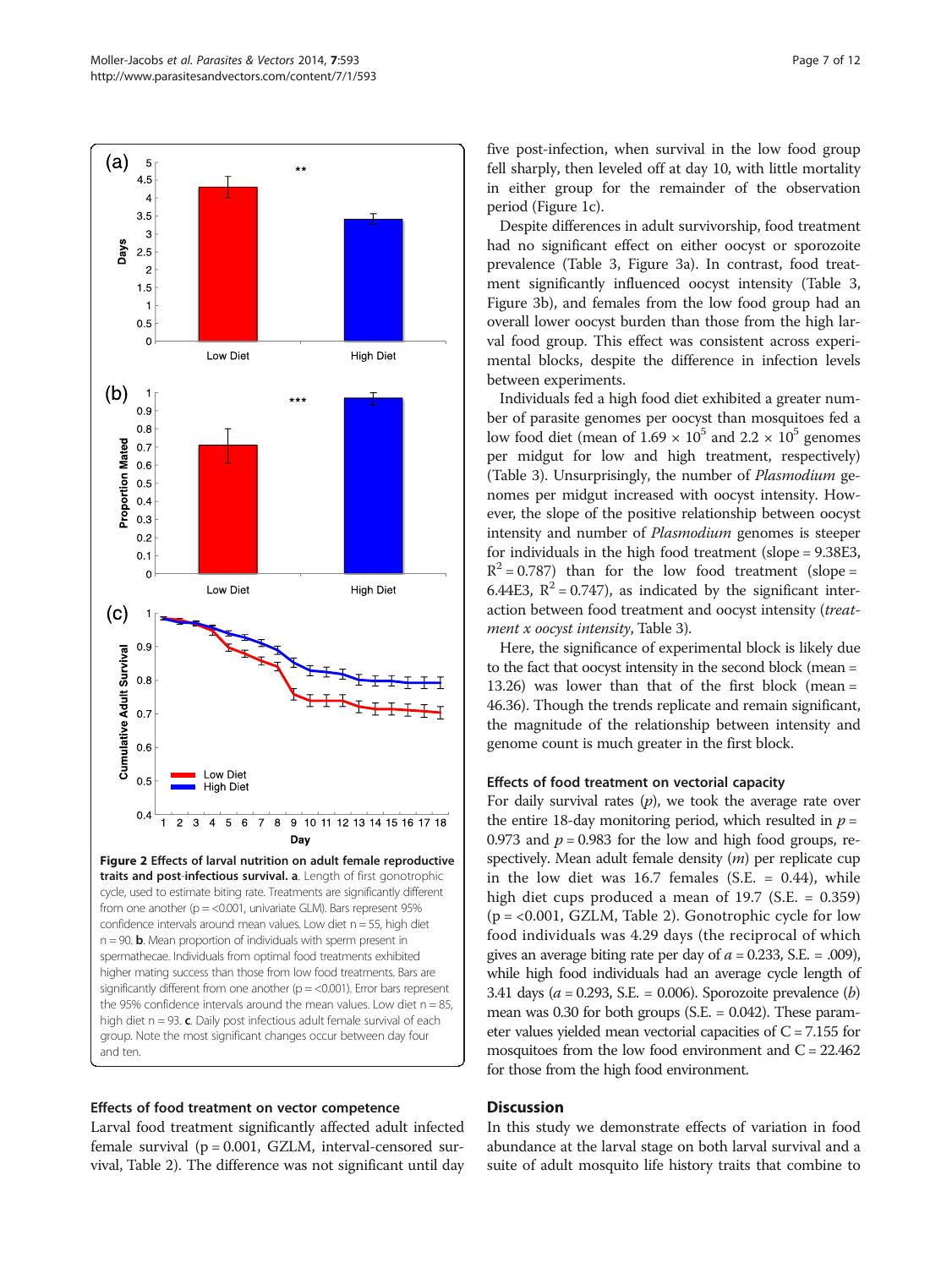<span id="page-7-0"></span>

| Table 3 Generalized linear model output for vector competence and parasite dynamics |  |  |  |
|-------------------------------------------------------------------------------------|--|--|--|
|-------------------------------------------------------------------------------------|--|--|--|

|                       | Oocyst prevalence<br>$(n = 417)$ |      |           | Sporozoite prevalence<br>$(n = 239)$ |      |           | Oocyst intensity<br>$(n = 316)$ |             |           | Plasmodium genomes per midgut<br>$(n = 316)$ |      |           |
|-----------------------|----------------------------------|------|-----------|--------------------------------------|------|-----------|---------------------------------|-------------|-----------|----------------------------------------------|------|-----------|
| <b>Factors</b>        | Wald X2                          | d.f. | p - value | Wald X2                              | d.f. | p - value | Wald X2                         | d.f.        | p - value | Wald X2                                      | d.f. | p - value |
| Intercept             | 104.07                           |      | < 0.001   | 35.91                                |      | < 0.001   | 2535.06                         |             | < 0.001   | 14425.51                                     |      | < 0.001   |
| Treatment             | 1.93                             |      | 0.164     | 0.01                                 |      | 0.944     | 76.61                           |             | < 0.001   | 43.42                                        |      | < 0.001   |
| Replicate(treatment)  | 5.57                             | 6    | 0.473     | 9.04                                 | 6    | 0.171     | 20.79                           | 6           | 0.002     | 2.20                                         | 6    | 0.900     |
| <b>Block</b>          | 35.91                            |      | < 0.001   | 12.20                                |      | < 0.001   | 79.3                            |             | < 0.001   | 74.68                                        |      | < 0.001   |
| Intensity             | N.A.                             | N.A. | N.A.      | N.A.                                 | N.A. | N.A.      | N.A.                            | <b>N.A.</b> | N.A.      | 114.83                                       |      | < 0.001   |
| Treatment x block     | N.S.                             | N.S. | N.S.      | N.S.                                 | N.S. | N.S.      | 33.79                           | 7           | < 0.001   | 7.18                                         |      | < 0.001   |
| Treatment x intensity | N.A.                             | N.A. | N.A.      | N.A.                                 | N.A. | N.A.      | N.A.                            | N.A.        | N.A.      | 16.15                                        |      | < 0.001   |
| Block x intensity     | N.A.                             | N.A. | N.A.      | N.A.                                 | N.A. | N.A.      | N.A.                            | N.A.        | N.A.      | 35.96                                        |      | < 0.001   |

Bold indicates significance at α = 0.05. (Model fit assessed by value of deviance per degrees of freedom: oocyst prevalence = 1.379, sporozoite prevalence = 1.748, oocyst intensity = 1.422, genomes per midgut = 1.286).

P-values are reported only for significant interactions and first order terms. Table reflects the final output of a backwards-eliminated full factorial model. Intensity is included as a covariate only for Plasmodium genomes, as it would be an inappropriate variable for all other parasite traits reported in this table. N.S. = not significtant, N.A. = not applicable.

determine vectorial capacity. The treatment effects equate to a c.70% relative reduction in malaria transmission potential for mosquitoes from the low food environment, or conversely, a relative increase in transmission potential of c.310% for mosquitoes from the high food environment.

The most obvious influence of larval food treatment was the impact on daily survival and prolonged development of larvae in poor nutritive environments. Longer development times and smaller proportion of mosquitoes successfully pupating and eclosing, has been reported in Anopheles gambiae, Aedes triseriatus and Anopheles darlingi [\[14](#page-9-0)[,48,49](#page-10-0)]. Further, although larval development is not a direct component of vectorial capacity, it will affect vector population growth rates and possibly vector density (depending on the nature of the density dependence [\[50\]](#page-10-0)). Adult survival has also been shown to be affected by quality of larval habitat in other mosquitoes [[51,52](#page-10-0)]. One recent study suggested that quality of larval habitat had no effect on subsequent survival of adult An. stephensi and hence, no implications for transmission [[39\]](#page-10-0). However, this study monitored adult survival for 5 days only, which is much shorter than the incubation period of the parasite and so provides little insight into ultimate impacts on the number of adults potentially able to transmit the parasite (note that differences in survival between treatments in our study only emerged between days 5-9).

Larval food treatment also carried over to have a significant effect on adult body size. Several studies have shown positive correlation between body size and fitness in vector species. For example, in Aedes albopictus reared in both the laboratory and the field, pupal mass and wing length were consistently correlated positively with fecundity [\[53](#page-10-0)]. In field-collected *Aedes communis*, wing length was a significant predictor of longevity when the adult females were food stressed [[54\]](#page-10-0). Studies on Anopheles gambiae show that reduction in resource availability through increasing larval density significantly decreases adult mass in males and females. Reduced body mass was demonstrated to be negatively correlated with both age at pupation and mating success, suggesting that both development time and body size have an influence on adult fitness [\[55-57](#page-10-0)].

Larval food treatment also impacted duration of the gonotophic cycle, and hence the reciprocal estimate of daily biting rate. Changes in gonotrophic cycle length were relatively small (<1 day) but because biting rate enters into the vectorial capacity equation as a squared term (reflecting that one bite is required for a mosquito to acquire the parasite and at least one other required to pass it on), even small changes can contribute to differences in overall vectorial capacity [[18](#page-9-0)[,58,59](#page-10-0)]. The prolonged gonotrophic cycle length we observe in small females could be due to decreased nutritional reserves (as could the effects on fecundity). This reduction in reserves has been shown in Aedes aegypti females to prolong especially the first gonotrophic cycle, as more than 50% of the lipid resources needed to develop eggs are from larval stores [[33](#page-10-0)]. In nature, the timing of the initial blood meal could also be delayed if a smaller proportion of females engage in blood feeding, as seen in Anopheles darlingi emerging from poor larval habitats [\[40\]](#page-10-0), or if smaller females have higher initial preference for sugar feeding as opposed to blood feeding [[60](#page-10-0)]. These latter effects would potentially further impact vectorial capacity.

Differences in fecundity and mating success, while they do not contribute directly to vectorial capacity, could further shape vector density. It has been demonstrated in several studies that fecundity is positively correlated with body size in several anopheline species, due to both available teneral reserves for ovarian development as well as larger blood meal size taken by larger females [[61](#page-10-0)-[63](#page-10-0)].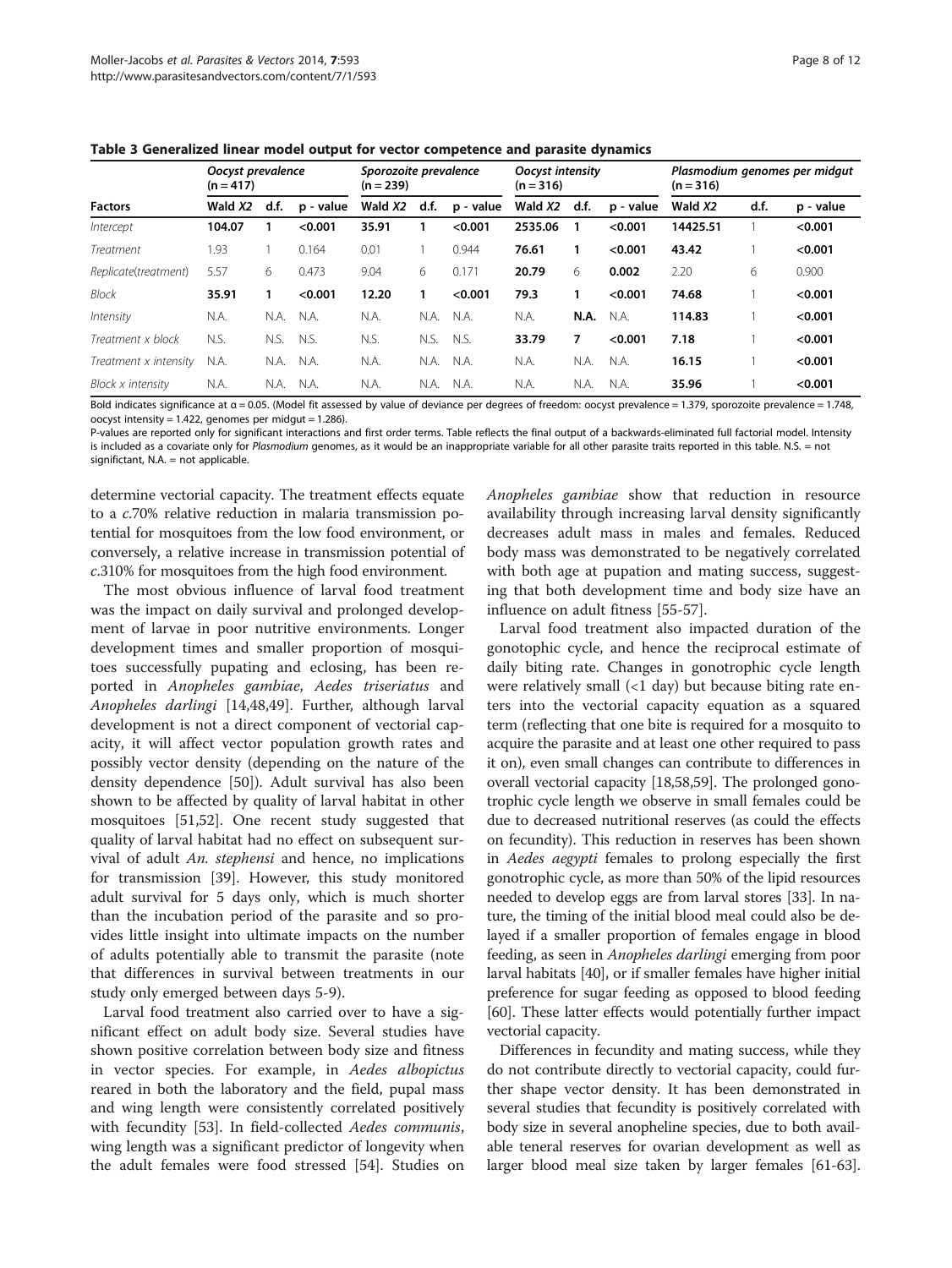<span id="page-8-0"></span>

Treatments are significantly different from one another (p < 0.001, GZLM).

Possible explanations for impacts on mating success include depressed mate-seeking in small individuals of both sexes due to energetic demand [[64,65](#page-10-0)]. Anopheles gambiae males have been demonstrated to preferentially select larger females for mates [\[66\]](#page-10-0), so low food females may have not presented as attractive mates for their conspecific males. Additionally, differences between treatments could affect the viability and number of sperm [\[67\]](#page-10-0). In our studies, mosquitoes were restricted to mating within their respective treatment groups. These trends in mating success might change if mosquitoes were allowed to mate freely with individuals of differing sizes from diverse larval habitats [[68](#page-10-0)].

The effects of larval diet on parasite development and overall vector competence were mixed. We observed differences in parasite intensity and genomic DNA replication, suggesting that larger mosquitoes might offer greater nutritional resources for parasite exploitation within the insect, but found no effect on parasite prevalence at either the oocyst or sporozoite stage. We used a rodent malaria as an established model [[69](#page-10-0)] but there are recognized differences between typical infection intensities of rodent and human malarias [[70\]](#page-10-0), and the resultant mosquito immune responses [\[71,72\]](#page-10-0). We also acknowledge that we are using a laboratory strain of An. stephensi that has known susceptibility to certain Plasmodium species and that natural sympatric vectorparasite pairings can differ in baseline competence [\[73](#page-11-0)]. The functional importance of these differences is slightly unclear, but they complicate translation of results across systems and we do not suggest that our calculations of vectorial capacity can be applied directly to the field. That said, human malaria parasites do require mosquito resources for development [\[74-77](#page-11-0)] so there is no reason to think that host condition is unimportant. Several previous studies have demonstrated effects of larval density on adult traits including body size [[15,](#page-9-0)[55,56\]](#page-10-0), survival [[52\]](#page-10-0), blood intake, and mating competitiveness [[78](#page-11-0),[79](#page-11-0)] suggesting our results to be robust. Comparative differences might be enhanced or diminished in the face of the complexity that exists in the field.

The effects we observe on parasite replication rate suggest the additional intriguing possibility that host condition could affect the extrinsic incubation period (EIP) of the parasite. We did not measure EIP in our study as we dissected salivary glands at a single time point during infection. However, differences in parasite replication rate due to the influence of temperature, for example, are known to affect length of the EIP, with important consequences for vectorial capacity [[4](#page-9-0),[10](#page-9-0)] We are not aware of any studies exploring the effects of mosquito condition (larval through to adult) on malaria parasite development but nutritionally-dependent parasite replication has been observed in other invertebrate-parasite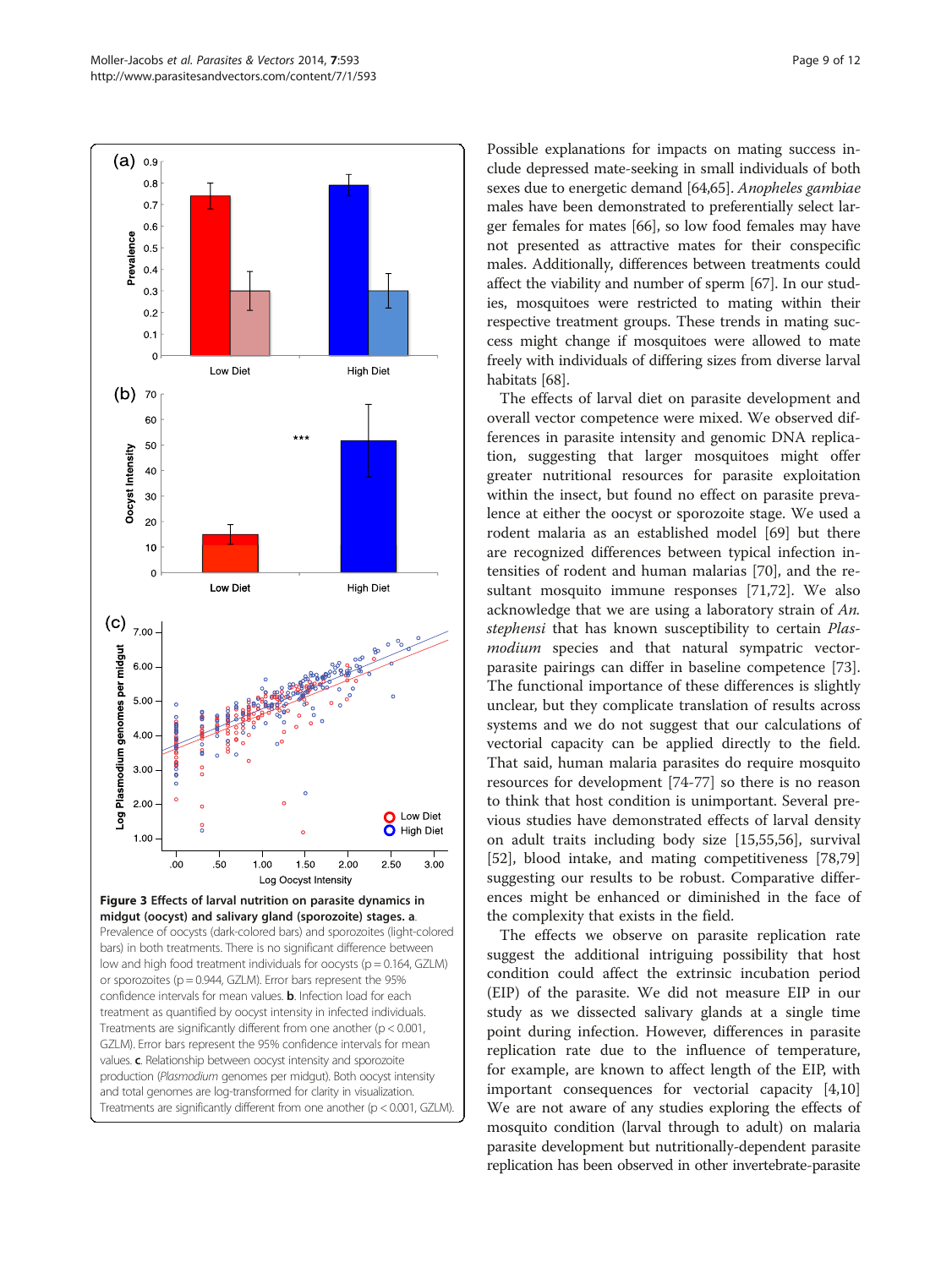<span id="page-9-0"></span>systems [\[30,](#page-10-0)[80](#page-11-0)-[82](#page-11-0)]. If EIP is affected by mosquito condition, this could add to the influence of larval habitat on malaria transmission.

Russell et al. (47) analysed a time series of An. gambiae abundance and condition (body size) data collected in a high transmission setting in central Tanzania. Their study revealed marked variation in adult body size across the year linked to rainfall-driven changes in availability (and likely quality) of larval breeding habitats. The density dependent feedbacks between mosquito condition and carrying capacity of larval habitats provided an elegant explanation for the observed adult mosquito population dynamics. Our data indicate that variation in quality of larval habitats could have important impacts on vectorial capacity beyond predicted effects on mosquito abundance.

# Conclusions

Caveats regarding the laboratory nature of our experimental system notwithstanding, the magnitude of the effects we observe are non-trivial. A 70% reduction in vectorial capacity is of the same order as reported from well implemented control programs using insecticide sprays or insecticide treated nets [\[83-86\]](#page-11-0). Thus, variation in larval habitat quality could have a marked influence on the temporal and spatial dynamics of malaria transmission. Larval resource effects could also have important implications for control. For example, poorly implemented larval control, such as inefficient larviciding, could possibly alleviate density effects, increasing resource availability for the remaining larvae. This reduced larval competition might lead to inadvertent increases in transmission potential. Conversely, reduced nutrition via increases in larval competition could reduce transmission potential and might provide a partial explanation for the so-called 'paddy paradox', whereby malaria burden remains low in rice irrigation areas in spite of very high mosquito densities [[87](#page-11-0)]. The potential for such effects reinforces the need for better understanding the effects of environmental quality on larval and adult mosquito ecology [\[88](#page-11-0)].

#### Competing interests

The authors declare that they have no competing interests.

#### Authors' contributions

Conceived and designed the experiments: LLM-J CCM MBT. Performed the experiments: LLM-J. Analyzed the data: LLM-J CCM. Wrote the manuscript: LLM-J CCM MBT. All authors read and approved the final submitted version of this manuscript.

#### Acknowledgments

We thank members of the Thomas and Read laboratory groups for discussion, Andrew Read for statistical analysis advice, J. Teeple for insectary support, and M. Jones, S. Blanford and D. Sim for laboratory assistance. This research was funded by NIH-R21 (AI096036-01) and NSF-GRFP #DGE1255832. This project was also assisted by a grant from the Pennsylvania Department of Health using Tobacco Settlement Funds. Any opinions, findings, and conclusions or recommendations expressed in this material are those of the

authors and do not necessarily reflect the views of the National Science Foundation or the National Institutes of Health.

#### Author details

<sup>1</sup> Center for Infectious Disease Dynamics and Department of Entomology Merkle Lab, Pennsylvania State University, Orchard Road, University Park, PA 16802, USA. <sup>2</sup>College of Veterinary Medicine, Odum School of Ecology, University of Georgia, DW Brooks Drive, Athens, GA 30602, USA.

#### Received: 24 July 2014 Accepted: 6 December 2014 Published online: 14 December 2014

#### References

- 1. World Malaria Report 2012. World Health Organization.
- 2. Garrett-Jones C: Prognosis for interruption of malaria transmission through assessment of the mosquito's vectorial capacity. Nature 1964, 204:1173–1175.
- 3. Smith DL, McKenzie FE: Statics and dynamics of malaria infection in Anopheles mosquitoes. Malar J 2004, 3:13.
- 4. Paaijmans KP, Blanford S, Chan BHK, Thomas MB: Warmer temperatures reduce the vectorial capacity of malaria mosquitoes. Biol Lett 2012, 8:465–468.
- 5. Mordecai EA, Paaijmans KP, Johnson LR, Balzer C, Ben-Horin T, de Moor E, McNally A, Pawar S, Ryan SJ, Smith TC, Lafferty KD: Optimal temperature for malaria transmission is dramatically lower than previously predicted. Ecol Lett 2013, 16:22–30.
- 6. Afrane YA, Little TJ, Lawson BW, Githeko AK, Yan G: Deforestation and vectorial capacity of Anopheles gambiae Giles mosquitoes in malaria transmission, Kenya. Emerg Infect Dis 2008, 14:1533–1538.
- 7. Afrane YA, Githeko AK, Yan G: The ecology of Anopheles mosquitoes under climate change: case studies from the effects of deforestation in East African highlands. Ann N Y Acad Sci 2012, 1249:204–210.
- 8. Fontenille D, Simard F: Unravelling complexities in human malaria transmission dynamics in Africa through a comprehensive knowledge of vector populations. Comp Immunol Microbiol Infect Dis 2004, 27:357–375.
- 9. Paaijmans KP, Read AF, Thomas MB: Understanding the link between malaria risk and climate. Proc Natl Acad Sci U S A 2009, 106:13844–13849.
- 10. Paaijmans KP, Blanford S, Bell AS, Blanford JI, Read AF, Thomas MB: Influence of climate on malaria transmission depends on daily temperature variation. Proc Natl Acad Sci U S A 2010, 107:15135-15139.
- 11. Blanford JI, Blanford S, Crane RG, Mann ME, Paaijmans KP, Schreiber KV, Thomas MB: Implications of temperature variation for malaria parasite development across Africa. Sci Rep 2013, 3:1300.
- 12. Afrane YA, Lawson BW, Githeko AK: Effects of microclimatic changes caused by land use and land cover on duration of gonotrophic cycles of Anopheles gambiae (Diptera: Culicidae) in Western Kenya Highlands. J Med Entomol 2005, 42:974–980.
- 13. Parham PE, Michael E: Modeling the effects of weather and climate change on malaria transmission. Environ Health Perspect 2010, 118:620–626.
- 14. Okech BA, Gouagna LC, Yan G, Githure JI, Beier JC: Larval habitats of Anopheles gambiae s.s. (Diptera: Culicidae) influences vector competence to Plasmodium falciparum parasites. Malar J 2007, 6:50.
- 15. Lyimo EO, Takken W, Koella JC: Effect of rearing temperature and larval density on larval survival, age at pupation and adult size of Anopheles gambiae. Entomol Exp Appl 1992, 63:265-271.
- 16. Zakharova NF, Losev GI, lakubovich VI: The effect of density and temperature on the larval populations of the malaria vector Anopheles sacharovi. Med Parazitol (Mosk) 1990, 1:3-7.
- 17. Dye C: The analysis of parasite transmission by bloodsucking insects. Annu Rev Entomol 1992, 37:1–19.
- 18. Dye C: The epidemiological context of vector control. Trans R Soc Trop Med Hyg 1994, 88:147–149.
- 19. Suwanchaichinda C, Paskewitz SM: Effects of larval nutrition, adult body size, and adult temperature on the ability of Anopheles gambiae (Diptera: Culicidae) to melanize Sephadex beads. J Med Entomol 1998, 35(2):157–161.
- 20. Aboagye-Antwi F, Tripet F: Effects of larval growth condition and water availability on desiccation resistance and its physiological basis in adult Anopheles gambiae sensu stricto. Malar J 2010, 9:225
- 21. Afrane YA, Zhou G, Lawson BW, Githeko AK, Yan G: Life-table analysis of Anopheles arabiensis in western Kenya highlands: effects of land covers on larval and adult survivorship. Am J Trop Med Hyg 2007, 77:660-666.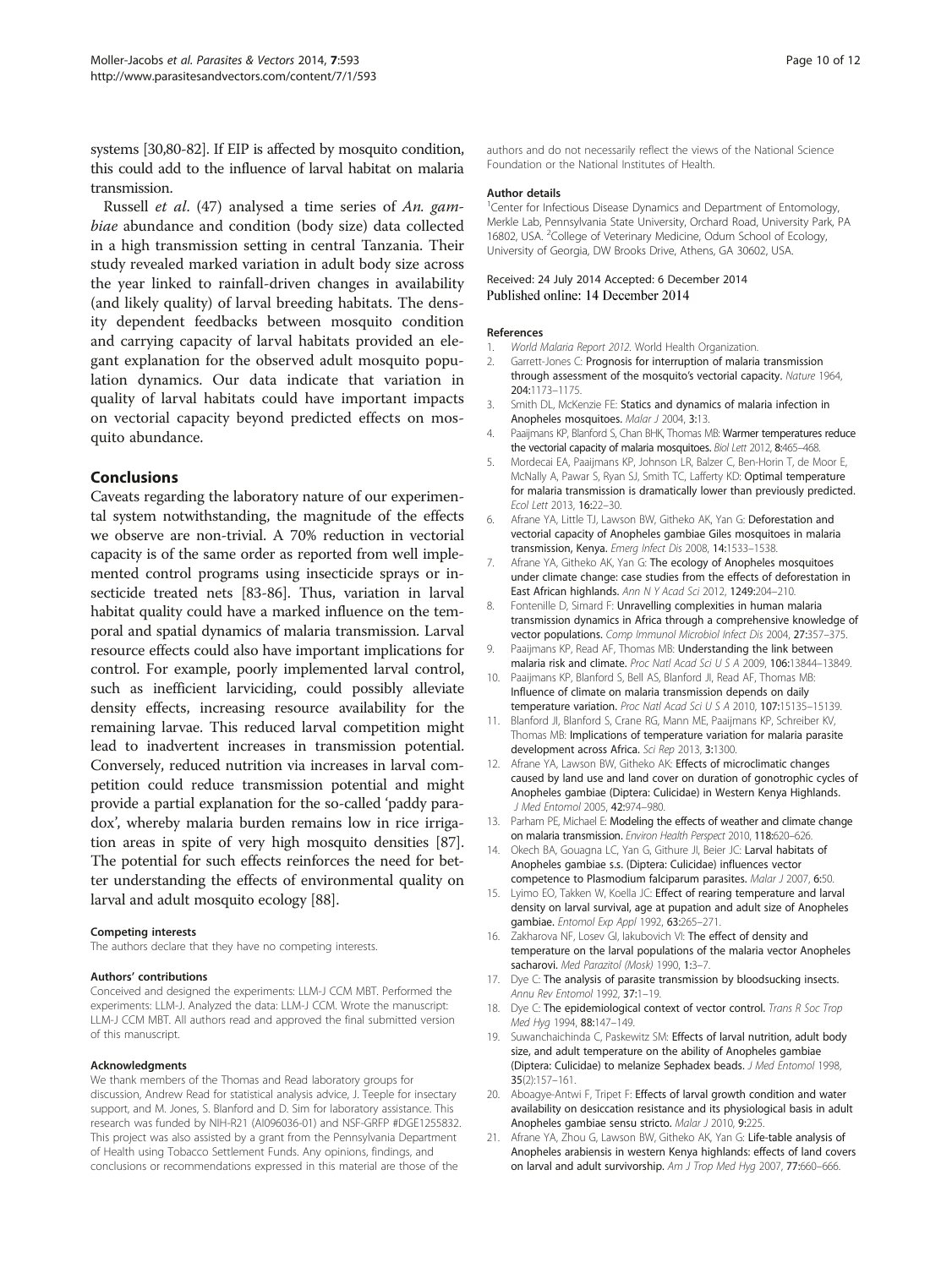- <span id="page-10-0"></span>22. Ellers J, Jervis M: Body size and the timing of egg production in parasitoid wasps. Oikos 2003, 102:164–172.
- 23. Pechenik JA, Wendt DE, Jarrett JN: Metamorphosis Is not a new beginning: larval experience influences juvenile performance. Bioscience 2011, 48:901–910.
- 24. De Block M, Stoks R: Short-term larval food stress and associated compensatory growth reduce adult immune function in a damselfly. Ecol Entomol 2008, 33:796–801.
- 25. Schulte-Hostedde AI, Zinner B, Millar JS, Graham J: Restitution of mass-size residuals: validating body condition indices. Ecology 2013, 86:155–163.
- 26. Kingsolver JG, Huey RB: Size, temperature, and fitness: three rules. Evol Ecol Res 2008, 10:251–268.
- 27. Honek A: Intraspecific variation in body size and fecundity in insects: a general relationship. Oikos 1993, 66:483–492.
- 28. Kingsolver JG, Pfennig DW: Individual-level selection as a cause of Cope's rule of phyletic size increase. Evolution (N Y) 2004, 58:1608–1612.
- 29. Plaistow SJ, Troussard JP, Cézilly F: The effect of the acanthocephalan parasite Pomphorhynchus laevis on the lipid and glycogen content of its intermediate host Gammarus pulex. Int J Parasitol 2001, 31:346–351.
- 30. Pulkkinen K, Ebert D: Host starvation decreases parasite load and mean host size in experimental populations. Ecology 2004, 85:823–833.
- 31. Moret Y, Schmid-Hempel P: Survival for immunity: the price of immune system activation for bumblebee workers. Science 2000, 290(80):1166–1168.
- 32. Briegel H: Metabolic relationship between female body size, reserves, and fecundity of Aedes aegypti. J Insect Physiol 1990, 36:165-172.
- 33. Zhou G, Pennington JE, Wells MA: Utilization of pre-existing energy stores of female Aedes aegypti mosquitoes during the first gonotrophic cycle. Insect Biochem Mol Biol 2004, 34:919–925.
- 34. Levi T, Ben-Dov E, Shahi P, Borovsky D, Zaritsky A: Growth and development of Aedes aegypti larvae at limiting food concentrations. Acta Trop 2014, 133:42–44.
- 35. Alto BW, Lounibos LP, Mores CN, Reiskind MH: Larval competition alters susceptibility of adult Aedes mosquitoes to dengue infection. Proc Biol Sci 2008, 275:463–471.
- 36. Alto BW, Lounibos LP, Higgs S, Juliano SA: Larval competition differentially affects arbovirus infection in Aedes mosquitoes. Ecology 2005, 86:3279–3288.
- 37. Telang A, Qayum AA, Parker A, Sacchetta BR, Byrnes GR: Larval nutritional stress affects vector immune traits in adult yellow fever mosquito Aedes aegypti (Stegomyia aegypti). Med Vet Entomol 2012, 26:271–281.
- 38. Paaijmans KP, Huijben S, Githeko AK, Takken W: Competitive interactions between larvae of the malaria mosquitoes Anopheles arabiensis and Anopheles gambiae under semi-field conditions in western Kenya. Acta Trop 2009, 109:124-130.
- 39. Takken W, Smallegange RC, Vigneau AJ, Johnston V, Brown M, Mordue-Luntz A, Billingsley PF: Larval nutrition differentially affects adult fitness and Plasmodium development in the malaria vectors Anopheles gambiae and Anopheles stephensi. Parasit Vectors 2013, 6:345.
- 40. Araújo M, Gil LH, E-Silva A: Larval food quantity affects development time, survival and adult biological traits that influence the vectorial capacity of Anopheles darlingi under laboratory conditions. Malar J 2012, 11:261.
- 41. Nasci R: Relationship of wing length to adult dry weight in several mosquito species (Diptera: Culicidae). J Med Entomol 1990, 27:716–719.
- 42. Lyimo EO, Takken W: Effects of adult body size on fecundity and the pregravid rate of Anopheles gambiae females in Tanzania. Med Vet Entomol 1993, 7:328–332.
- 43. Reisen WK, Aslamkhan M: A release-recapture experiment with the malaria vector, Anopheles stephensi Liston, with observations on dispersal, survivorship, population size, gonotrophic rhythm and mating behavior. Ann Trop Med Parasitol 1979, 73(3):251–69.
- 44. Detinova T: Age structure of Insect Populations of Medical Importance. Annu Rev Entomol 1966, 13:247.
- 45. Clements A, Paterson GD: The analysis of mortality and survival rates in wild populations of mosquitoes. J Appl Ecol 1981, 18:373-399.
- 46. Smith DL, Battle KE, Hay SI, Barker CM, Scott TW, McKenzie FE: Ross, macdonald, and a theory for the dynamics and control of mosquitotransmitted pathogens. PLoS Pathog 2012, 8:e1002588.
- 47. Bell AS, Blanford S, Jenkins N, Thomas MB, Read AF: Real-time quantitative PCR for analysis of candidate fungal biopesticides against malaria: technique validation and first applications. J Invertebr Pathol 2009, 100:160-168.
- 48. Hard JJ, Bradshaw WE, Malarkey DJ: Resource- and density-dependent development in tree-hole mosquitoes. Oikos 1989, 54:137–144.
- 49. Grieco JP, Rejmánková E, Achee NL, Klein CN, Andre R, Roberts D: Habitat suitability for three species of Anopheles mosquitoes: Larval growth and survival in reciprocal placement experiments. J Vector Ecol 2007, 32:176-187.
- 50. Russell TL, Lwetoijera DW, Knols BGJ, Takken W, Killeen GF, Ferguson HM: Linking individual phenotype to density-dependent population growth: the influence of body size on the population dynamics of malaria vectors. Proc Biol Sci 2011, 278:3142–3151.
- 51. Hawley W: The effect of larval density on adult longevity of a mosquito, Aedes sierrensis: epidemiological consequences. J Anim Ecol 2010, 54:955–964.
- 52. Ameneshewa B, Service M: The relationship between female body size and survival rate of the malaria vector Anopheles arabiensis in Ethiopia. Med Vet Entomol 1996, 10:170–172.
- 53. Armbruster P, Hutchinson RA: Pupal mass and wing length as indicators of fecundity in Aedes albopictus and Aedes geniculatus (Diptera: Culicidae). J Med Entomol 2002, 39:699–704.
- 54. Andersson HI: The effect of sugar meals and body size on fecundity and longevity of female Aedes communis(Diptera: Culicidae). Physiol Entomol 1992, 17:203–207.
- 55. Gimnig JE, Ombok M, Otieno S, Kaufman MG, Vulule JM, Walker ED: Densitydependent development of Anopheles gambiae (Diptera: Culicidae) larvae in artificial habitats. J Med Entomol 2002, 39:162–172.
- 56. Ng'habi KR, John B, Nkwengulila G, Knols BGJ, Killeen GF, Ferguson HM: Effect of larval crowding on mating competitiveness of Anopheles gambiae mosquitoes. Malar J 2005, 4:49.
- 57. Muriu SM, Coulson T, Mbogo CM, Godfray HCJ: Larval density dependence in Anopheles gambiae s.s., the major African vector of malaria. J Anim Ecol 2013, 82:166–174.
- 58. Dye C: Vectorial capacity: must we measure all its components? Parasitol Today 1986, 2:203–209.
- 59. Dye C, Hasibeder G: Population dynamics of mosquito-borne disease: effects of flies which bite some people more frequently than others. Trans R Soc Trop Med Hyg 1986, 80:69-77.
- 60. Hancock RG, Foster WA: Larval and adult nutrition effects on blood/ nectar choice of Culex nigripalpus mosquitoes. Med Vet Entomol 1997, 11:112–122.
- 61. Yaro AS, Touré AM, Guindo A, Coulibaly MB, Dao A, Diallo M, Traoré SF: Reproductive success in Anopheles arabiensis and the M and S molecular forms of Anopheles gambiae: do natural sporozoite infection and body size matter? Acta Trop 2012, 122:87–93.
- 62. Fernandes L, Briegel H: Reproductive physiology of Anopheles gambiae and Anopheles atroparvus. J Vector Ecol 2005, 30:11-26.
- 63. Hogg JC, Hurd H: Malaria-induced reduction of fecundity during the first gonotrophic cycle of Anopheles stephensi mosquitoes. Med Vet Entomol 1995, 9:176–180.
- 64. Yuval B: Effect of body size on swarming behavior and mating success of male anopheles freeborni. J Insect Behav 1993, 6:333-342.
- Yuval B: Mating systems of blood-feeding flies. Annu Rev Entomol 2006, 51:413–440.
- 66. Okanda FM, Dao A, Njiru BN, Arija J, Akelo HA, Touré Y, Odulaja A, Beier JC, Githure JI, Yan G, Gouagna LC, Knols BGJ, Killeen GF: Behavioural determinants of gene flow in malaria vector populations: Anopheles gambiae males select large females as mates. Malar J 2002, 1:10.
- 67. Ponlawat A, Harrington LC: Age and body size influence male sperm capacity of the dengue vector Aedes aegypti (Diptera: Culicidae). J Med Entomol 2007, 44:422–426.
- Stoffolano JG, Gonzalez EY, Sanchez M, Kane J, Oquendo AL, Sakolsky G, Schafer P, Yin C, Vela K: Relationship between size and mating success in the blow fly Phormia regina (Diptera: Calliphoridae). Ann Entomol Soc Am 2000, 93:673–677.
- Vaughan JA: Population dynamics of Plasmodium sporogony. Trends Parasitol 2007, 23:63–70.
- 70. Billingsley PF, Medley GF, Charlwood D, Sinden RE: Relationship between prevalence and intensity of Plasmodium falciparum infection in natural populations of Anopheles mosquitoes. Am J Trop Med Hyg 1994, 51:260-270.
- 71. Dong Y, Aguilar R, Xi Z, Warr E, Mongin E, Dimopoulos G: Anopheles gambiae immune responses to human and rodent Plasmodium parasite species. PLoS Pathog 2006, 2:e52.
- 72. Garver LS, Dong Y, Dimopoulos G: Caspar controls resistance to Plasmodium falciparum in diverse anopheline species. PLoS Pathog 2009, 5:e1000335.